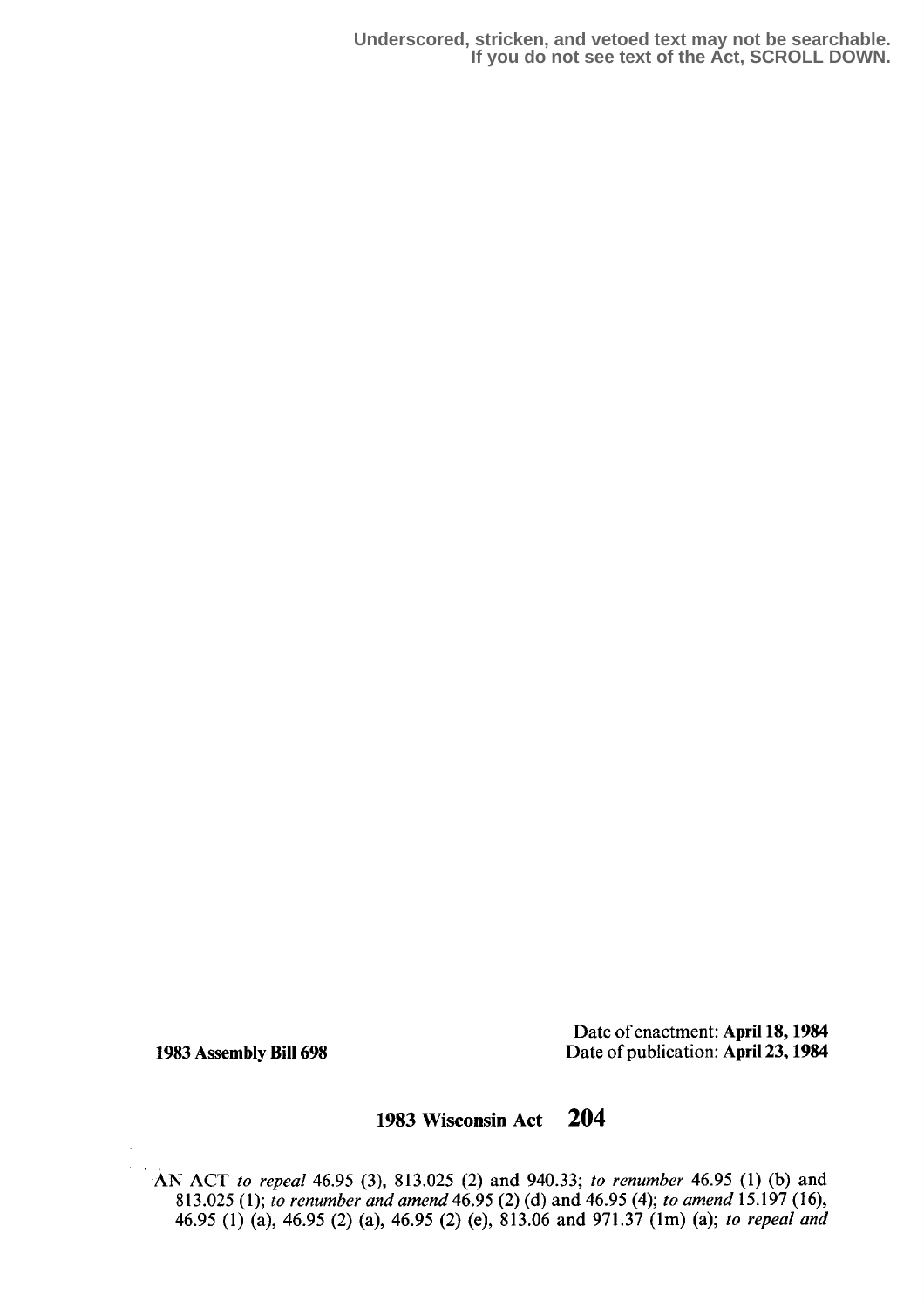### $83 WisAcr 204 -1294-$

recreate 46.95 (1) (c); and to create 46.95 (1) (b), 46.95 (2) (c) 7, 46.95 (2) (d) 2, 46 .95 (3) (b) and (c),  $801.50$  (11m) and  $813.12$  of the statutes, *relating to* domestic abuse grants, temporary restraining orders and injunctions against domestic abuse and providing a penalty.

The people of the state of Wisconsin, represented in'senate and assembly, do enact as follows:

SECTION 1. 15.197 (16) of the statutes is amended to read:

<sup>15</sup> .197 (16) COUNCIL ON DOMESTIC ABUSE. There is created in the department of health and social services a council on domestic abuse. The council shall consist of  $9\ 13$  members nominated by the governor and appointed, with the advice and consent of the senate, appointed for staggered 3-year terms. Of those 13 members, 9 shall be nominated by the governor and appointed with the advice and consent of the senate, and one each shall be designated by the speaker of the assembly, the senate majority leader and the minority leader in each house of the legislature and appointed by the governor. Persons appointed shall have a recognized interest in and knowledge of the problems and treatment of victims of domestic abuse. This subsection does not apply on or after July 1, 1985.

SECTION 2. 46.95 (1) (a) of the statutes is amended to read:

46.95 (1) (a) "Domestic abuse" means physical abuse, including a violation of s.  $940.225$  (1), (2) or (3), or threats any threat of physical abuse between persons living in a spousal relationship or persons who formerly lived in a spousal relationship adult family or household members or by a minor family or household member against an adult family or household member. "Domestic abuse" does not mean physical abuse, including a violation of s. 940.225 (1), (2) or (3), or any threat of physical abuse against a minor family or household member by an adult family or household member.

SECTION 3. 46.95 (1) (b) of the statutes is renumbered 46.95 (1) (d).

SECTION 4. 46.95 (1) (b) of the statutes is created to read:

46.95 (1) (b) "Family member" means a spouse, a parent, a child or a person related by consanguinity to another person.

SECTION 5. 46.95 (1) (c) of the statutes is repealed and recreated to read:

46.95 (1) (c) "Household member" means a person currently or formerly residing in a place of abode with another person.

SECTION 6. 46.95 (2) (a) of the statutes, as affected by 1983 Wisconsin Act 27, is amended to read:

46.95 (2) (a) The secretary shall make grants from the appropriations under s. 20.435 (4) (cb) and (hh) to organizations for the provision of any of the services specified in sub. (1)  $(b)$  (d). Grants may be made to organizations which have provided those domestic abuse services in the past or to organizations which propose to provide those services in the future. No grant may be made to fund services for child abuse or abuse of elderly persons.

SECTION 7. 46.95 (2) (c) 7 of the statutes is created to read:

46.95 (2) (c) 7. Community education.

SECTION 8. 46.95 (2) (d) of the statutes is renumbered 46.95 (2) (d) 1 and amended to read:

46.95 (2) (d) 1. No organization may receive more than  $70\%$  of its operating budget or \$100,000 annually, whichever is less, under this section. If the organization is not or will not be providing shelter facilities or private home shelter-care, it shall not receive nore than 70% of ns operating oudget of 350,000 annually, whichever is less, under this<br>ection section.

SECTION 9. 46.95 (2) (d) 2 of the statutes is created to read: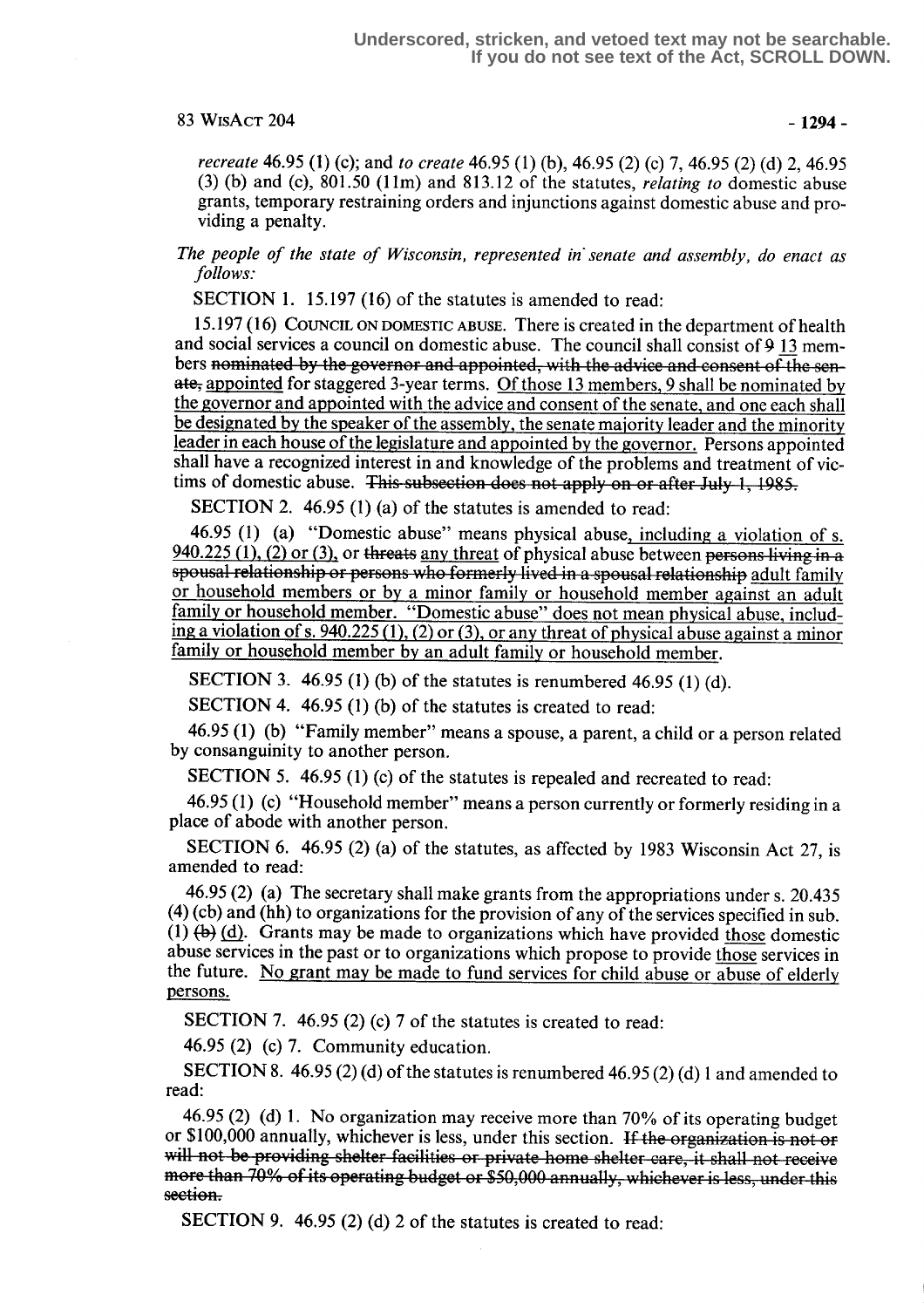-1295 - 83 WISACT 204

46.95 (2) (d) 2. Not more than 33 1/3% of the 30% of an organization's operating budget not funded by a grant under subd. 1 may consist of the value of in-kind contributions. The department shall establish guidelines regarding which contributions qualify as in-kind contributions.

SECTION 10. 46.95 (2) (e) of the statutes, as affected by 1983 Wisconsin Act 27, is amended to read:

46.95 (2) (e) Of the funds distributed under this section for fiscal year 1983-84, not less than  $75\%$  90% shall be used to continue funding domestic abuse services that currently receive state funds under this section and not more than  $25\%$  shall be for other domestic<br>receive state funds under this section and not more than  $25\%$  shall be for other domestic abuse services. Of the funds distributed under this section for fiscal year 1984-85, not less than 9A°4 95% shall be used to continue funding domestic abuse services that received state funds under this section during the previous fiscal year and not more than  $10\%$ 11.11.11.12.23.18 mind to use the section and not more than 25% shall be for other domesticabuse services. Of the funds distributed under this section for fiscal year 1984-85, not less than 90% 95% shall be used to continu ment shall give preference to services in areas of the state where these services are not otherwise available. Any fends that are not spent under one category of this formula may be reallocated by the department to the other category.

SECTION 11. 46.95 (3) of the statutes is repealed.

SECTION 12. 46.95 (3) (b) and (c) of the statutes are created to read:

46 .95 (3) (b) Advise the secretary and the legislature on matters of domestic abuse policy.

(c) Develop with the judicial conference and provide without cost simplified forms for filing petitions for domestic abuse restraining orders and injunctions under s. 813.12.

SECTION 13 . 46.95 (4) of the statutes is renumbered 46.95 (3) and amended to read:

46.95 (3) (title) COUNCIL ON DOMESTIC ABUSE. The council on domestic abuse shall review:

(a) Review applications for grants under this section and shall advise the secretary as to whether the applications should be approved or denied. The council shall consider the criteria under sub. (2) (b) when reviewing the applications. This subsection does not apply on or after July 1, 1985.

SECTION 15. 801.50 (11m) of the statutes is created to read:

801.50 (11m) DOMESTIC ABUSE ACTION. Of an action under s. 813.12 growing out of domestic abuse, the county in which the cause of action arose or where the petitioner or the respondent resides.

SECTION 16. 813.025 (1) of the statutes is renumbered 813.025.

SECTION 17. 813.025 (2) of the statutes is repealed.

SECTION 18. 813.06 of the statutes is amended to read:

813.06 Security for damages. In proceedings under s. 767.23 the court or judge may, and in all other proceedings except proceedings under s. 813.12 the court or judge shall, require a bond of the party seeking an injunction, with sureties, to the effect that he or she will pay to the party enjoined such damages, not exceeding an amount to be specified, as he or she may sustain by reason of the injunction if the court sha4l finally deeide decides that the party was not entitled thereto. Copies of such bond, affidavit or other pleading shall be served upon the party enjoined and the officer serving the same shall, within 8 days after such service, file his or her return in the office of the clerk of the court.

SECTION 19. 813.12 of the statutes is created to read:

813.12 Domestic abuse restraining orders and injunctions. (1) DEFINITIONS. In this section:

(a) "Domestic abuse" means any of the following engaged in by an adult:

1. Intentional infliction of physical pain, physical injury or illness.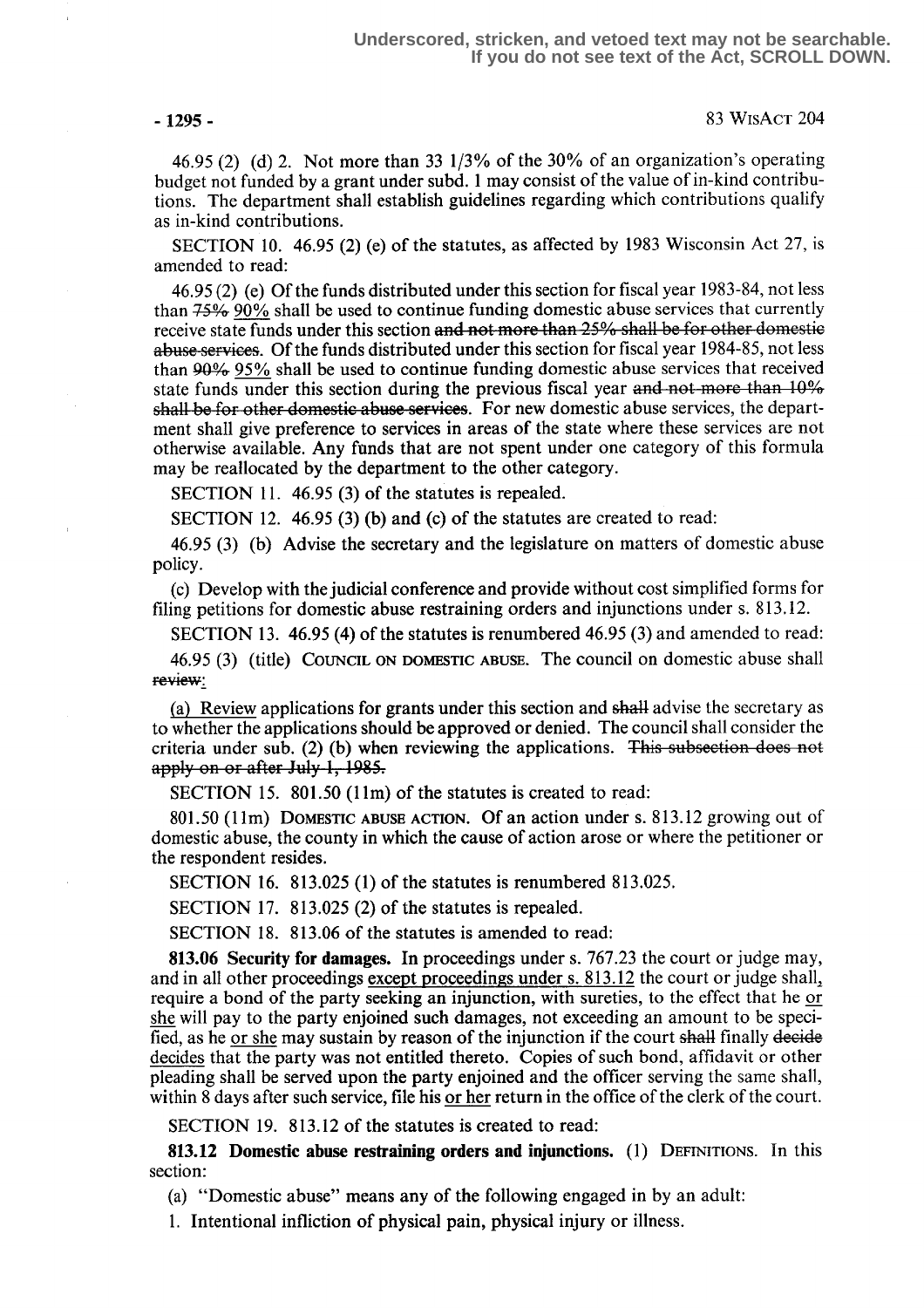### $83$  WisAct 204 - 1296 -

2. Intentional impairment of physical condition.

<sup>3</sup> . A violation of s. 940.225 (1), (2) or (3).

4. A threat to engage in the conduct under subd. 1, 2, or 3.

(b) "Family member" means a spouse, a parent, a child or a person related by consanguinity to another person .

(c) "Household member" means a person currently or formerly residing in a place of abode with another person.

(2) COMMENCEMENT OF ACTION AND RESPONSE. No action under this section may be commenced by complaint and summons. An action under this section may be commenced only by serving a petition described under sub. (5) (a) upon the respondent and promptly filing a copy of it . A petition may be filed in conjunction with an action affecting the family commenced under ch. 767, but commencement of an action affecting the family or any other action is not necessary for the filing of a petition or the issuance of a temporary restraining order or an injunction . Section 813 .06 does not apply to an action under this section. The respondent may respond to the petition either in writing before or at the hearing on the issuance of the injunction or orally at that hearing.

(2m) TWO-PART PROCEDURE. Procedure for an action under this section is in 2 parts. First, if the petitioner requests a temporary restraining order the court shall issue or refuse to issue that order. Second, the court shall hold a hearing under sub. (4) on whether to issue an injunction, which is the final relief. If the court issues a temporary restraining order, the order shall set forth the date for the hearing on an injunction. If the court does not issue a temporary restraining order, the date for the hearing shall be set upon motion by either party.

 $(3)$  TEMPORARY RESTRAINING ORDER. (a) A judge or family court commissioner shall issue a temporary restraining order ordering the respondent to avoid the petitioner's residence, except as provided in par. (am), or any premises temporarily occupied by the petitioner or both, and to avoid contacting or causing any person other than a party's attorney to contact the petitioner unless the petitioner consents in writing, if all of the following occur:

1. The petitioner submits to the judge or family court commissioner a petition alleging the elements set forth under sub. (5) (a).

2. The judge or family court commissioner finds reasonable grounds to believe that the respondent has engaged in, or based on prior conduct of the petitioner and the respondent may engage in, domestic abuse of the petitioner.

(am) If the petitioner and the respondent are not married, the respondent owns the premises where the petitioner resides and the petitioner has no legal interest in the premises, in lieu of ordering the respondent to avoid the petitioner's residence under par. (a) the judge or family court commissioner may order the respondent to avoid the premises for a reasonable time until the petitioner relocates and shall order the respondent to avoid the new residence for the duration of the order.

(b) Notice need not be given to the respondent before issuing a temporary restraining order under this subsection. A temporary restraining order may be entered only against the respondent named in the petition.

(c) The temporary restraining order is in effect until a hearing is held on issuance of an injunction under sub. (4). A judge or family court commissioner shall hold a hearing on issuance of an injunction within 7 days after the temporary restraining order is issued, unless the time is extended upon the written consent of the parties or extended once for 7 days upon a finding that the respondent has not been served with a copy of the temporary restraining order although the petitioner has exercised due diligence.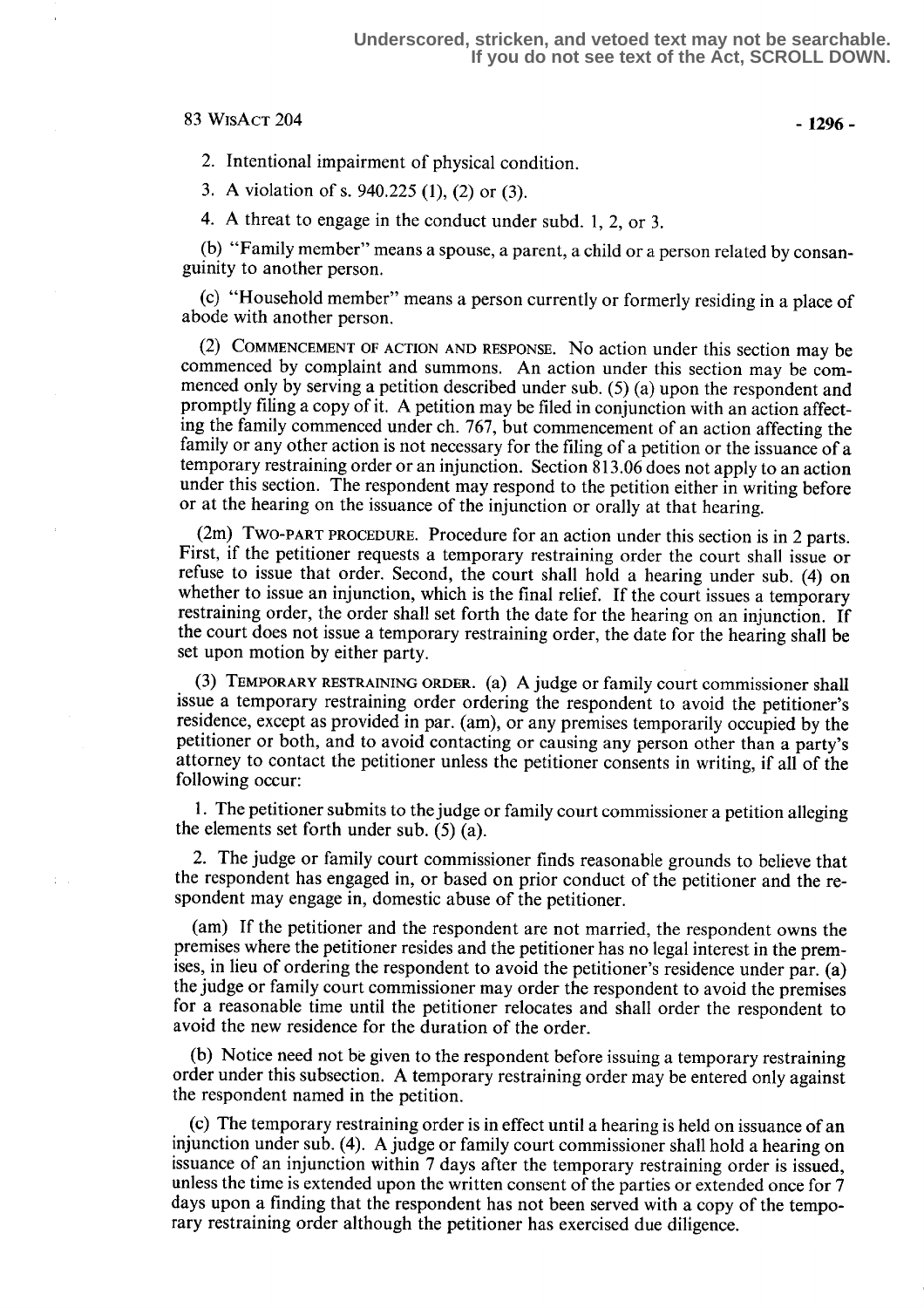- 1297- 83 WisAcT 204

(4) INJUNCTION. (a) A judge or family court commissioner may grant an injunction ordering the respondent to avoid the petitioner's residence, except as provided in par. (am), or any premises temporarily occupied by the petitioner or both, and to avoid contacting or causing any person other than a party's attorney to contact the petitioner unless the petitioner consents to that contact in writing, if all of the following occur:

1. The petitioner has filed a petition alleging the elements set forth under sub. (5) (a).

2. The petitioner serves upon the respondent a copy of the petition and notice of the time for hearing on the issuance of the injunction, or the respondent serves upon the petitioner notice of the time for hearing on the issuance of the injunction .

3. After hearing, the judge or family court commissioner finds reasonable grounds to believe that the respondent has engaged in, or based upon prior conduct of the petitioner and the respondent may engage in, domestic abuse of the petitioner .

(am) If the petitioner and the respondent are not married, the respondent owns the premises where the petitioner resides and the petitioner has no legal interest in the premises, in lieu of ordering the respondent to avoid the petitioner's residence under par. (a) the judge or family court commissioner may order the respondent to avoid the premises for a reasonable time until the petitioner relocates and shall order the respondent to avoid the new residence for the duration of the order.

(b) The injunction may be entered only against the respondent named in the petition .

(c) 1 . An injunction under this subsection is effective according to its terms, but for not more than 2 years.

2. When an injunction in effect for less than 6 months expires, the court shall extend the injunction if the petitioner states that an extension is necessary to protect him or her. This extension shall remain in effect until 6 months after the date the court first entered the injunction.

3. If the petitioner states that an extension is necessary to protect him or her, the court may extend the injunction for up to 2 years after the date the court first entered the injunction.

4. Notice need not be given to the respondent before extending an injunction under subd. 2 or 3. The petitioner shall notify the respondent after the court extends an injunction under subd. 2 or 3.

(5) PETITION. (a) The petition shall allege facts sufficient to show the following:

1. The name of the petitioner and that the petitioner is the alleged victim.

2. The name of the respondent and that the respondent is an adult.

3. That the respondent engaged in, or based on prior conduct of the petitioner and the respondent may engage in, domestic abuse of the petitioner.

(b) The clerk of circuit court shall provide the simplified forms provided under s. 46.95 (3) (c) to help a person file a petition.

(6) ENFORCEMENT ASSISTANCE. (a) If an order is issued under this section, upon request by the petitioner the court or family court commissioner shall order the sheriff to accompany the petitioner and assist in placing him or her in physical possession of his or her residence or to otherwise assist in executing or serving the temporary restraining order or injunction.

(b) Within 24 hours after request by the petitioner, the clerk of the circuit court shall send a copy of any order issued or provide notice of any order extended under this section to the sheriff or to any other local law enforcement agency which is the central repository for orders and which has jurisdiction over the petitioner's premises.